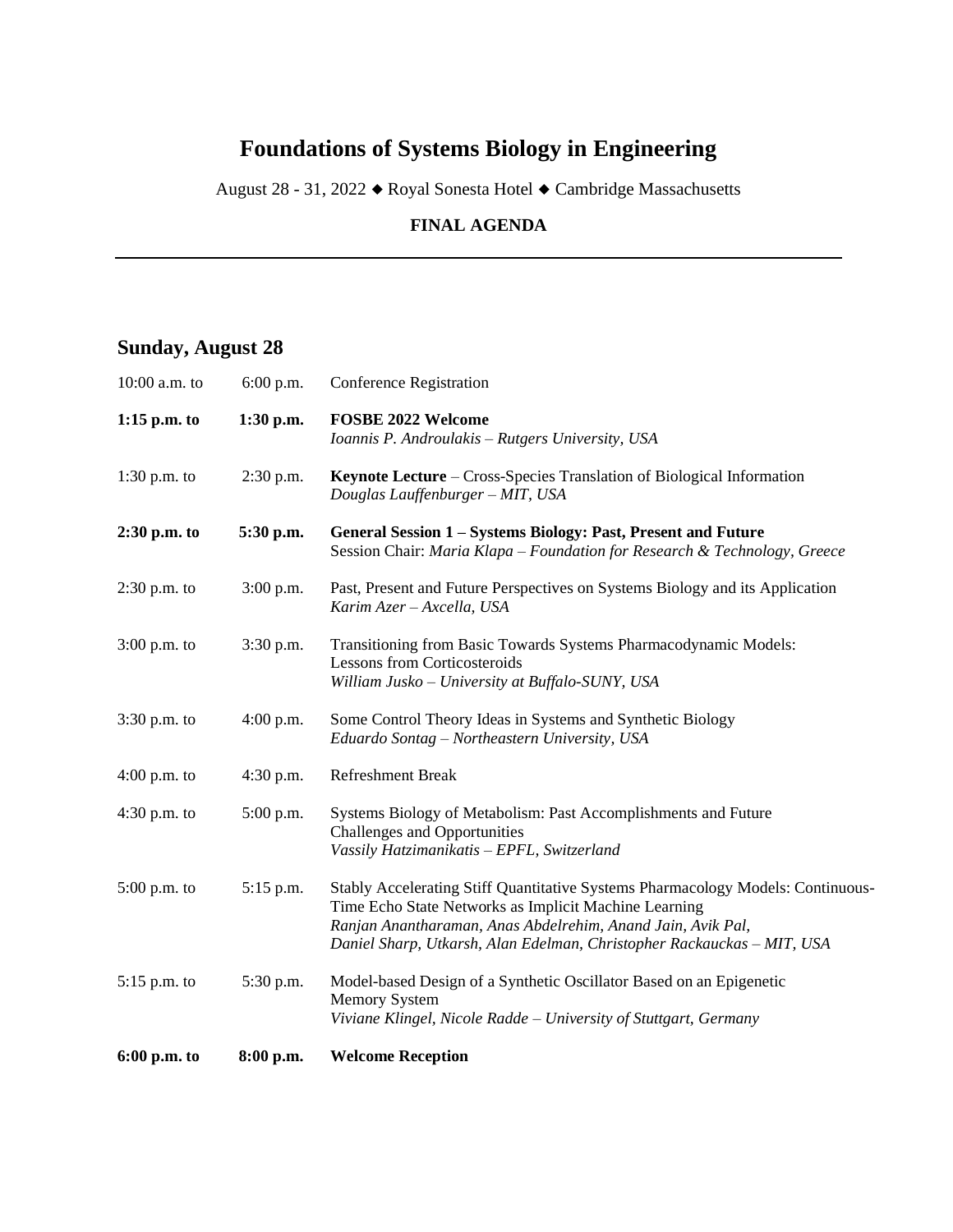# **Monday, August 29**

| 8:00 a.m. to    | 5:30 p.m.    | <b>Conference Registration</b>                                                                                                                                                                               |
|-----------------|--------------|--------------------------------------------------------------------------------------------------------------------------------------------------------------------------------------------------------------|
| 8:00 a.m. to    | 8:30 a.m.    | <b>Continental Breakfast</b>                                                                                                                                                                                 |
| 8:30 a.m. to    | 11:30 a.m.   | General Session 2 - Systems Biology in the Machine Learning Era<br>Session Chair: Ashlee N. Ford Versypt - University at Buffalo-SUNY, USA                                                                   |
| 8:30 a.m. to    | 9:05 a.m.    | Towards the Development of a Diagnostic Test for Autism Spectrum<br>Disorder: Data Science Meets Metabolomics<br>Juergen Hahn - Rensselaer Polytechnic Institute, USA                                        |
| 9:05 a.m. to    | 9:40 a.m.    | Rethinking Model-based Drug Development in the Era of A.I.: Early Lessons<br>from Applying Machine Learning and Mechanism-based Modeling in Early<br>Drug Discovery<br>Panteleimon Mavroudis - Sanofi, USA   |
| 9:40 a.m. to    | $10:10$ a.m. | <b>Refreshment Break</b>                                                                                                                                                                                     |
| $10:10$ a.m. to | 10:30 a.m.   | A Simultaneous Training and Input Selection Algorithm for Classification<br>Problems using Piece-Wise Approximations<br>Hasan Sildir, Sahin Sarrafi, Taskin Kavzoglu - Gebze Technical University,<br>Turkey |
| 10:30 a.m. to   | 10:50 p.m.   | A Machine Learning Approach to Control Gene Expression in Living Cells<br>Lorenzo Foglia, Diego di Bernardo, Adele de Hoffer - TIGEM, Italy                                                                  |
| 10:50 a.m. to   | $11:10$ p.m. | Reconstruction of Unintended Interactions in Synthetic Gene Circuits from<br>Time-series Perturbation Experiments<br>Yu Wang, Elling Jacobsen - KTH, Sweden                                                  |
| $11:10$ a.m. to | 11:30 a.m.   | Prediction of Gene Essentiality using Machine Learning and Genome-scale<br>Metabolic Models<br>Lilli Freischem, Mauricio Barahona, Diego A. Oyarzun - University of<br>Edinburg, United Kingdom              |
| 11:30 a.m. to   | $1:15$ p.m.  | Poster Session 1 (with boxed lunch)<br>Session Chair: Daniel Howsmon - University of Texas at Austin, USA                                                                                                    |
| $1:15$ p.m. to  | $2:15$ p.m.  | <b>Panel Discussion: Diversity</b><br>Panelists: Linda Griffith, MIT<br>Maria Klapa, FORTH<br>Suzana Patanceska, NIH<br>Panagiota Foteinou, BMS<br>Cynthia Musante, Pfizer                                   |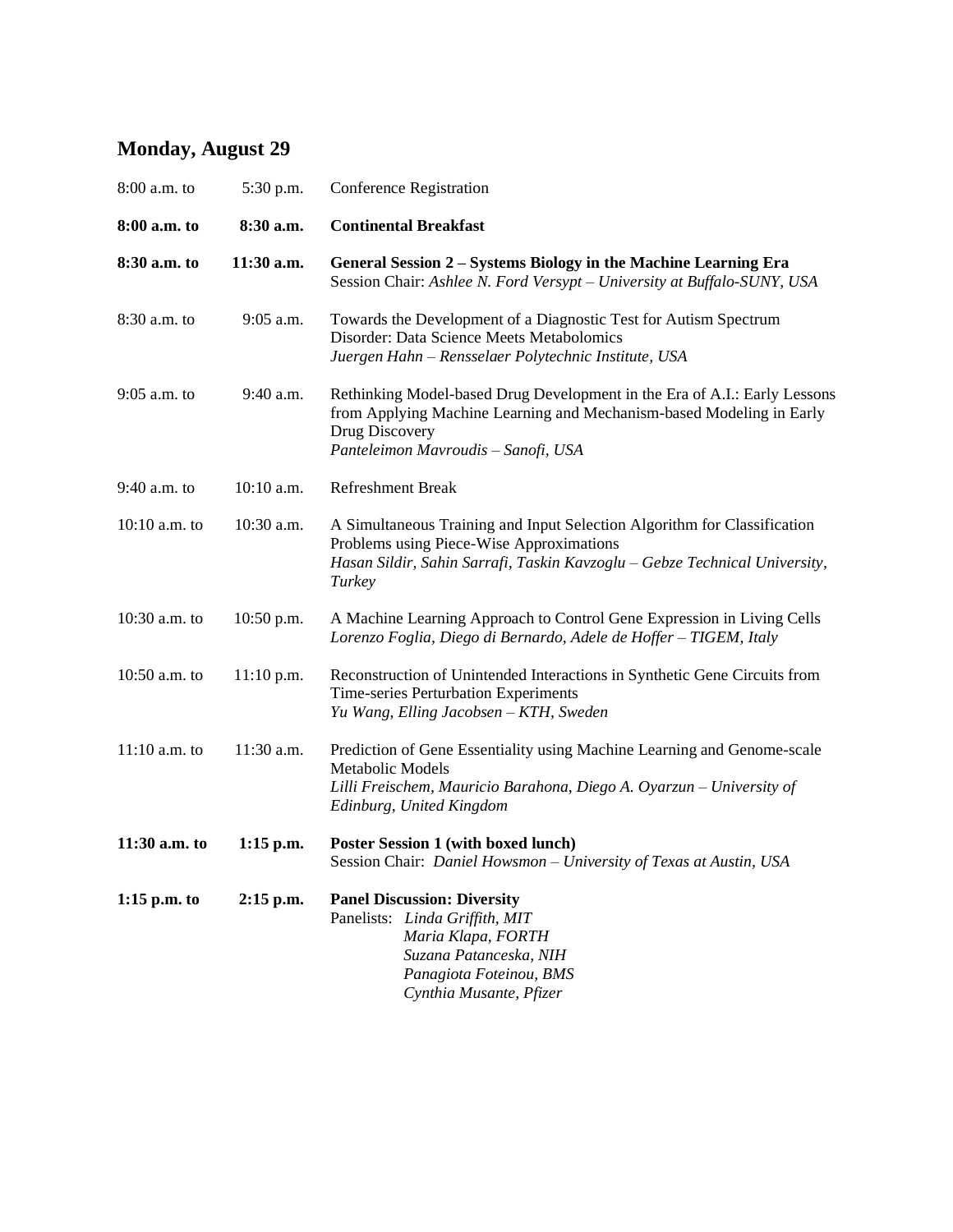| $2:30$ p.m. to | 5:30 p.m.   | <b>General Session 3 - Systems Biology Meets Systems Pharmacology:</b><br>More of the Same or Something New?<br>Session Chair: Juergen Hahn - Rensselaer Polytechnic Institute, USA                                                                     |
|----------------|-------------|---------------------------------------------------------------------------------------------------------------------------------------------------------------------------------------------------------------------------------------------------------|
| $2:30$ p.m. to | $3:00$ p.m. | Deconstructing and Reconstructing the Patient<br>Linda Griffith - MIT, USA                                                                                                                                                                              |
| $3:00$ p.m. to | $3:30$ p.m. | Systems Biology Meets Systems Pharmacology: A Tale of Two Molecules<br>Carolyn Cho - Merck, USA                                                                                                                                                         |
| $3:30$ p.m. to | $4:00$ p.m. | Integrating Systems Modeling & Analytics Approaches in Drug Development<br>Saroja Ramanujan - Genentech, USA                                                                                                                                            |
| $4:00$ p.m. to | $4:30$ p.m. | <b>Refreshment Break</b>                                                                                                                                                                                                                                |
| $4:30$ p.m. to | $4:50$ p.m. | Systems Biology Modeling of the Interaction between Red Blood Cells and<br>Splenic Macrophages during Erythrophagocytosis<br>Yu Zhang, Yuhao Qiang, He Li, Ming Dao, George Karniadakis, Chen Zhao,<br>Aleksander Popel - Johns Hopkins University, USA |
| $4:50$ p.m. to | $5:10$ p.m. | High-content Imaging and Network Modeling Maps Drug-induced<br>Regulation of Cardiac Fibroblast Phenotype<br>Anders Nelson, Steven Christiansen, Jeffrey Saucerman - University of<br>Virginia, USA                                                     |
| $5:10$ p.m. to | 5:30 p.m.   | Identification of Apolipoprotein E4 inhibitors for Alzheimer's Disease<br>Therapy through a Large-Scale Virtual Screening<br>Emily Krass, Tianhua Zhai, Zuyi Huang - Villanova University, USA                                                          |
| 5:30 p.m.      |             | <b>Free Evening</b>                                                                                                                                                                                                                                     |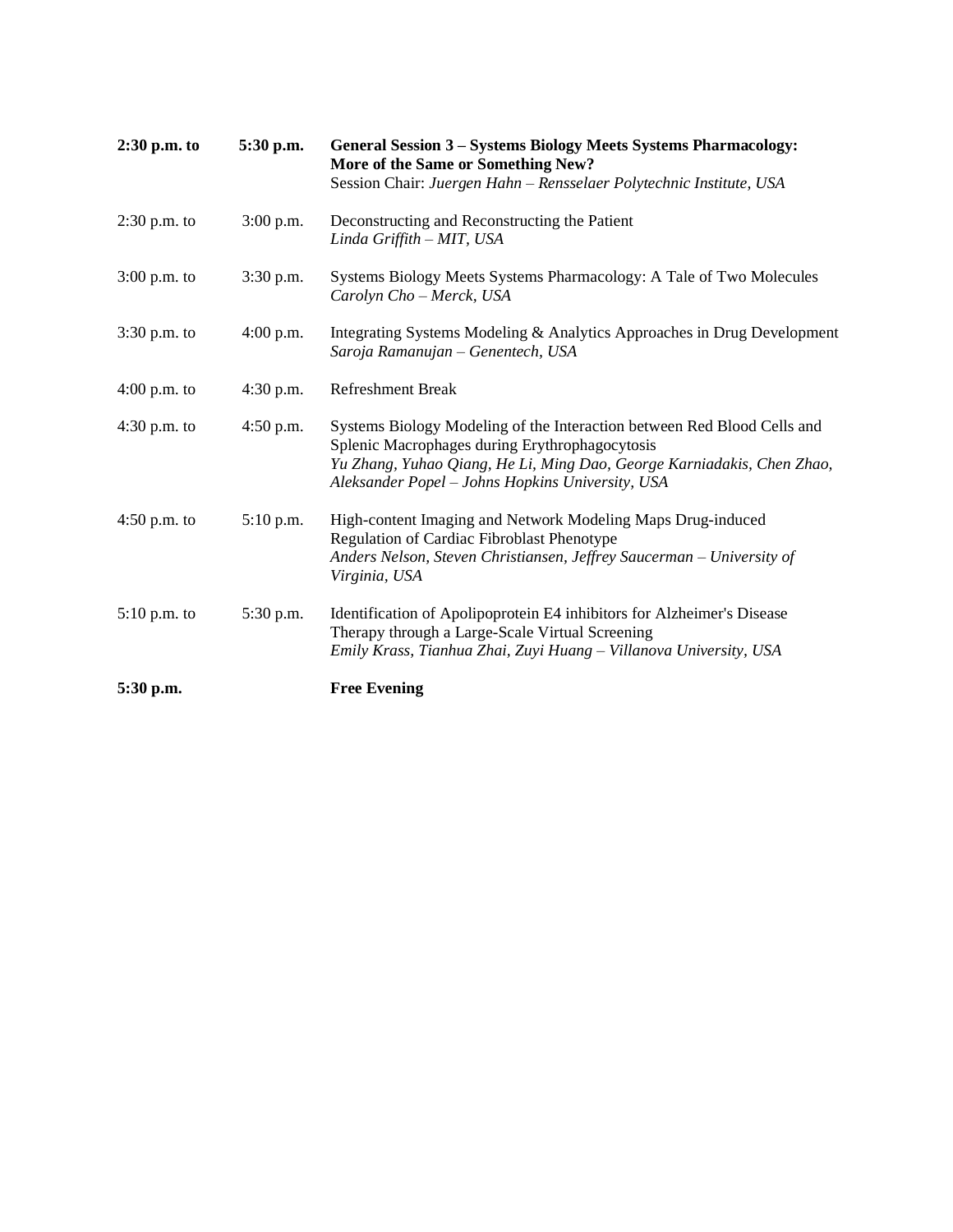# **Tuesday, August 30**

| 8:00 a.m. to    | 8:30 a.m.    | <b>Continental Breakfast</b>                                                                                                                                                                                                                |
|-----------------|--------------|---------------------------------------------------------------------------------------------------------------------------------------------------------------------------------------------------------------------------------------------|
| 8:30 a.m. to    | 11:30 a.m.   | General Session 4 – Systems Biology in a Clinical Setting:<br><b>From Laptop to Bedtop</b><br>Session Chair: Zuyi (Jacky) Huang - Villanova University, USA                                                                                 |
| 8:30 a.m. to    | 9:00 a.m.    | Towards the Development of a Multi-scale QSP Framework for Novel IL2<br><b>Agonist Applications</b><br>Panagiota Foteinou – Bristol Myers Squibb, USA                                                                                       |
| $9:00$ a.m. to  | 9:30 a.m.    | Applications of Quantitative Systems Modeling in Model Informed Drug<br>Development<br>Holly Kimko - AstraZeneca, USA                                                                                                                       |
| 9:30 a.m. to    | 10:00 a.m.   | Mathematical Modeling of the Gut-bone Axis and Implications of Butyrate<br><b>Treatment on Osteoimmunology</b><br>Ashlee N. Ford Versypt - University at Buffalo-SUNY, USA                                                                  |
| $10:00$ a.m. to | 10:30 a.m.   | <b>Refreshment Break</b>                                                                                                                                                                                                                    |
| $10:30$ a.m. to | 10:50 a.m.   | Modeling Organ Failure Under Hypoxic Stress<br>Stefanos Papadopoulos, Gilles Clermont, Robert S. Parker - University of<br>Pittsburgh, USA                                                                                                  |
| $10:50$ a.m. to | $11:10$ a.m. | Optimal Temperature Protocols for Liver Machine Perfusion Using a Monte<br>Carlo Method<br>Angelo Lucia, Uygun Korkut - University of Rhode Island & Massachusetts<br>General, USA                                                          |
| $11:10$ a.m. to | 11:30 a.m.   | Effect of Metabolic Rates in the Modeling of the Cardio-Respiratory System<br>in COPD Patients<br>Varghese Kurian, Navid Ghadipasha, Antony Beris, Babatunde A. Ogunnaike<br>- University of Delaware, USA                                  |
| 11:30 a.m. to   | $1:15$ p.m.  | <b>Poster Session 2 (with boxed lunch)</b><br>Session Chair: Maria Klapa - Foundation for Research & Technology, Greece                                                                                                                     |
| $1:15$ p.m. to  | $2:15$ p.m.  | <b>Panel Discussion: Funding and Future Directions</b><br>Panelists: Jeff Barrett, Critical Path Institute<br>Hao Zhu, FDA<br>Suzana Petanceska, NIH<br>Yoram Vodovotz, Frontiers in Systems Biology<br>Maria Klapa, ELIXIR Systems Biology |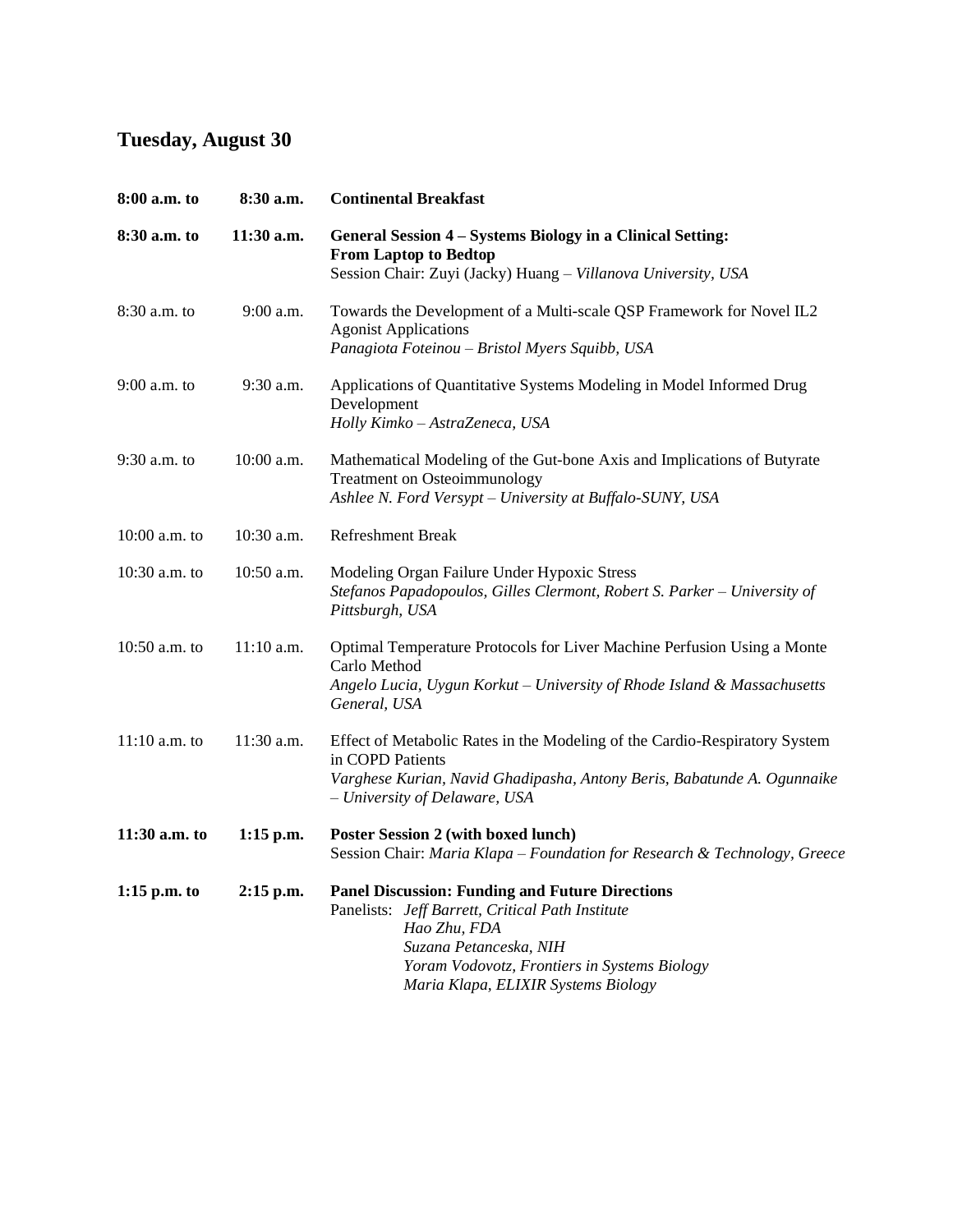| $2:30$ p.m. to | 5:30 p.m.   | General Session 5 – Personalized Systems Biology: Bridging Lifestyle<br>and Environment with Genetics<br>Session Chair: Panagiota Foteinou - Bristol Myers Squibb, USA                                                                           |
|----------------|-------------|--------------------------------------------------------------------------------------------------------------------------------------------------------------------------------------------------------------------------------------------------|
| $2:30$ p.m. to | 3:00 p.m.   | It's About Time: Sleep and Daily Rhythms<br>Elizabeth Klerman - Harvard University, USA                                                                                                                                                          |
| $3:00$ p.m. to | $3:30$ p.m. | Lessons from Longitudinal Multi-omic Health Monitoring of Thousands of<br>People<br>Nathan Price - Thorne Health Tech, USA                                                                                                                       |
| $3:30$ p.m. to | 4:00 p.m.   | Systems Biology Data Mining for Synthetic Biology Practice in Zymomonas<br>mobilis<br>Shihui Yang – Hubei, China                                                                                                                                 |
| $4:00$ p.m. to | $4:30$ p.m. | <b>Refreshment Break</b>                                                                                                                                                                                                                         |
| $4:30$ p.m. to | $4:50$ p.m. | Modeling Isogenic Cancer Cell Response upon Varying TRAIL Stimulations<br>to Decipher the Kinetic Determinants of Cell Fate Decision<br>Marielle Péré, Diego A. Oyarzún, Jérémie Roux, Madalena Chaves - INRIA,<br>France                        |
| $4:50$ p.m. to | $5:10$ p.m. | Differential Flatness and Liouvillian Character of Two HPA Axis Models<br>Florentina Nicolau, Hugues Mounier - University of Paris-Sud, France                                                                                                   |
| $5:10$ p.m. to | 5:30 p.m.   | STARFYSH: Spatial Transcriptomic Analysis using Reference-Free<br>auxiliarY Deep Generative Modeling and Shared Histology Reveals Unique<br>Inflammation Pattern in Metaplastic Breast Cancer<br>Siyu He, Elham Azizi - Columbia University, USA |
| 6:00 p.m. to   | $7:00$ p.m. | <b>Reception</b>                                                                                                                                                                                                                                 |
| $7:00$ p.m. to | 7:30 p.m.   | <b>Foundation Award Presentation</b><br>Natural and Artificial Control Systems in Biology<br>Frank Doyle - Harvard University, USA                                                                                                               |
|                |             | Introduction by <i>Ioannis P. Androulakis</i>                                                                                                                                                                                                    |
| 7:30 p.m. to   | 9:30 p.m.   | <b>Banquet</b>                                                                                                                                                                                                                                   |